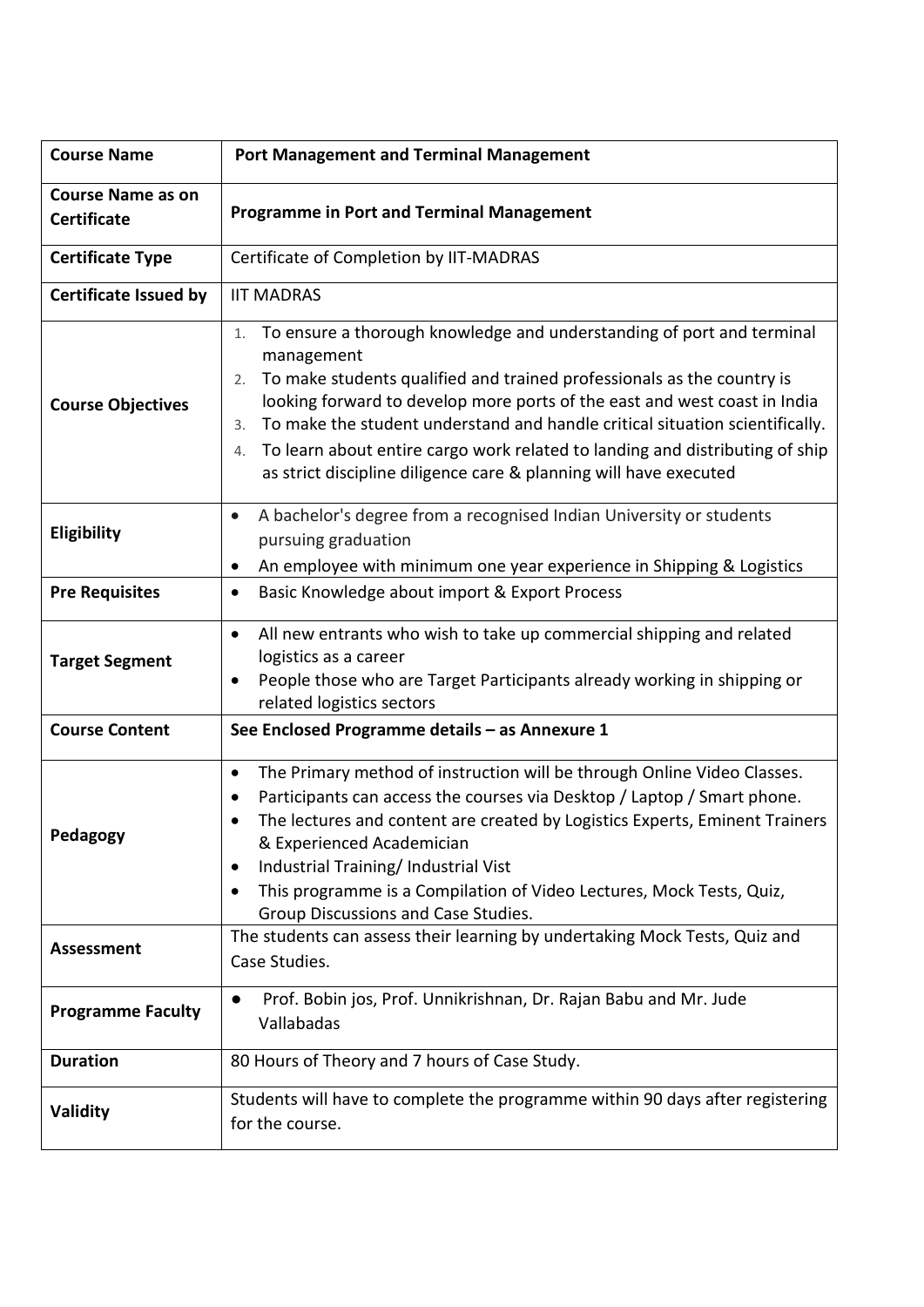|                        | On successful completion of the programme, you will have a good                         |                                                    |  |  |  |  |  |
|------------------------|-----------------------------------------------------------------------------------------|----------------------------------------------------|--|--|--|--|--|
|                        | understanding of                                                                        |                                                    |  |  |  |  |  |
|                        | To understand the role of ports in international trade and transport<br>$\bullet$       |                                                    |  |  |  |  |  |
|                        | To understand the special requirements of unitised liner cargoes<br>$\bullet$           |                                                    |  |  |  |  |  |
|                        | $\bullet$                                                                               | To understand the basic rationale of port business |  |  |  |  |  |
|                        | To understand the prime importance of avoiding traffic and cargo<br>$\bullet$           |                                                    |  |  |  |  |  |
|                        | congestion                                                                              |                                                    |  |  |  |  |  |
|                        | To be aware of the various regulatory mechanisms including user appeals<br>$\bullet$    |                                                    |  |  |  |  |  |
|                        | against charges                                                                         |                                                    |  |  |  |  |  |
|                        | To be aware of laws and regulations relating to the employment of<br>$\bullet$          |                                                    |  |  |  |  |  |
|                        | dockworkers                                                                             |                                                    |  |  |  |  |  |
|                        | To understand flow analysis of cargo in a terminal and environmental<br>$\bullet$       |                                                    |  |  |  |  |  |
|                        | factors and constraints                                                                 |                                                    |  |  |  |  |  |
|                        | To understand the need for a corporate analysis of financial data and for<br>$\bullet$  |                                                    |  |  |  |  |  |
|                        | budgetary planning<br>and control<br>$\bullet$                                          |                                                    |  |  |  |  |  |
|                        | To understand the different cargo-handling equipment, types, their costs<br>$\bullet$   |                                                    |  |  |  |  |  |
|                        | and the need for                                                                        |                                                    |  |  |  |  |  |
|                        | maintenance management.<br>$\bullet$                                                    |                                                    |  |  |  |  |  |
|                        | To be aware of the transfer of party from state to private ownership,<br>$\bullet$      |                                                    |  |  |  |  |  |
| Programme              | methods of privatisation, sale of shares, management and employee                       |                                                    |  |  |  |  |  |
| <b>Highlights/USPs</b> | buyouts                                                                                 |                                                    |  |  |  |  |  |
|                        |                                                                                         |                                                    |  |  |  |  |  |
|                        | <b>Other Highlights:</b>                                                                |                                                    |  |  |  |  |  |
|                        | Opportunity to earn a Certificate from IIT Madras.<br>٠                                 |                                                    |  |  |  |  |  |
|                        | Lectures imparted by Eminent Academicians and practicing Industry<br>٠                  |                                                    |  |  |  |  |  |
|                        | Experts.                                                                                |                                                    |  |  |  |  |  |
|                        | Fully Online Pre-Recorded Course with online lectures that provides a                   |                                                    |  |  |  |  |  |
|                        | "real" classroom experience in a "virtual" environment.                                 |                                                    |  |  |  |  |  |
|                        | Seamless technology that can transmit lecture videos effectively at home<br>٠           |                                                    |  |  |  |  |  |
|                        | broadband connection of 512 kbps.                                                       |                                                    |  |  |  |  |  |
|                        | User friendly and easy to use technology interface. No expensive and time-<br>$\bullet$ |                                                    |  |  |  |  |  |
|                        | consuming software/hardware installations required at your end.                         |                                                    |  |  |  |  |  |
|                        | Through our web portal, Students are provided access to course<br>٠                     |                                                    |  |  |  |  |  |
|                        | presentations, case studies, assignments and other reference materials as               |                                                    |  |  |  |  |  |
|                        | applicable for specified courses                                                        |                                                    |  |  |  |  |  |
|                        | Learn from Anywhere - No need to travel to an institute or training centre.<br>٠        |                                                    |  |  |  |  |  |
|                        | Learning continues even if you are traveling or not available at any specific           |                                                    |  |  |  |  |  |
|                        | location. You may also learn from the comfort of your home at your                      |                                                    |  |  |  |  |  |
|                        | convenient time.                                                                        |                                                    |  |  |  |  |  |
|                        |                                                                                         | <b>Total Fees (Rs.)</b>                            |  |  |  |  |  |
| <b>Total Fees</b>      | Total                                                                                   |                                                    |  |  |  |  |  |
|                        | Programme                                                                               | INR 25,000 + GST as applicable                     |  |  |  |  |  |
|                        |                                                                                         |                                                    |  |  |  |  |  |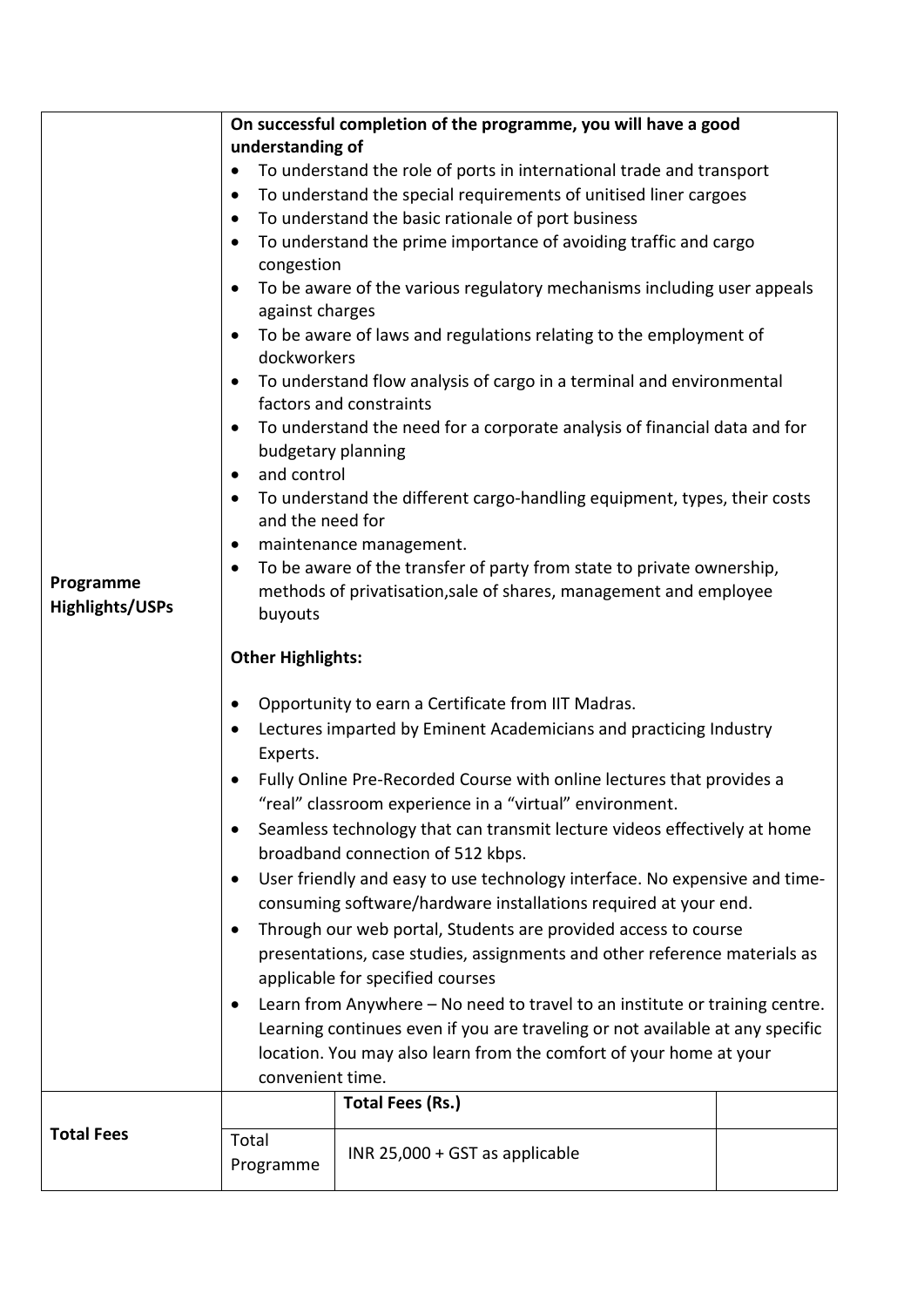# **Syllabus**

# **1. Introduction**

- a. Introduction to shipping
- b. Logistics Role in the Economy/Organization
- c. Logistics and Customer Service
- d. Logistics and supply chain management
- e. Five P's and 7 R's of Logistics Management
- f. Modes of Transportation
- h. World Sea Routes
- I. Major And Minor Ports In India

# **2. Logistics Services**

- a. Containerisation
- b. Ocean Freight Rates -Ocean Freight Calculation
- c. ICD, CONCOR, CFS Functions
- d. Customs Brokers
- e. Freight Forwarders and Consolidators
- f. Shipping Agents
- g. Stevedorers
- h. Documentation

#### **3. Port Operations:**

- a. Ports and Harbours
- b. Port Limits, EZ, customs frontier
- c. Tidal variations, Natural Harbour, Artificial harbour, Warm water port, All weather port.
- d. Breakwater, out/ anchorage, port conservancy by dredging for deep berth
- e. Different types of Berths
- f. Port charges
- g. Cargo related charges
- h. Role of TAMP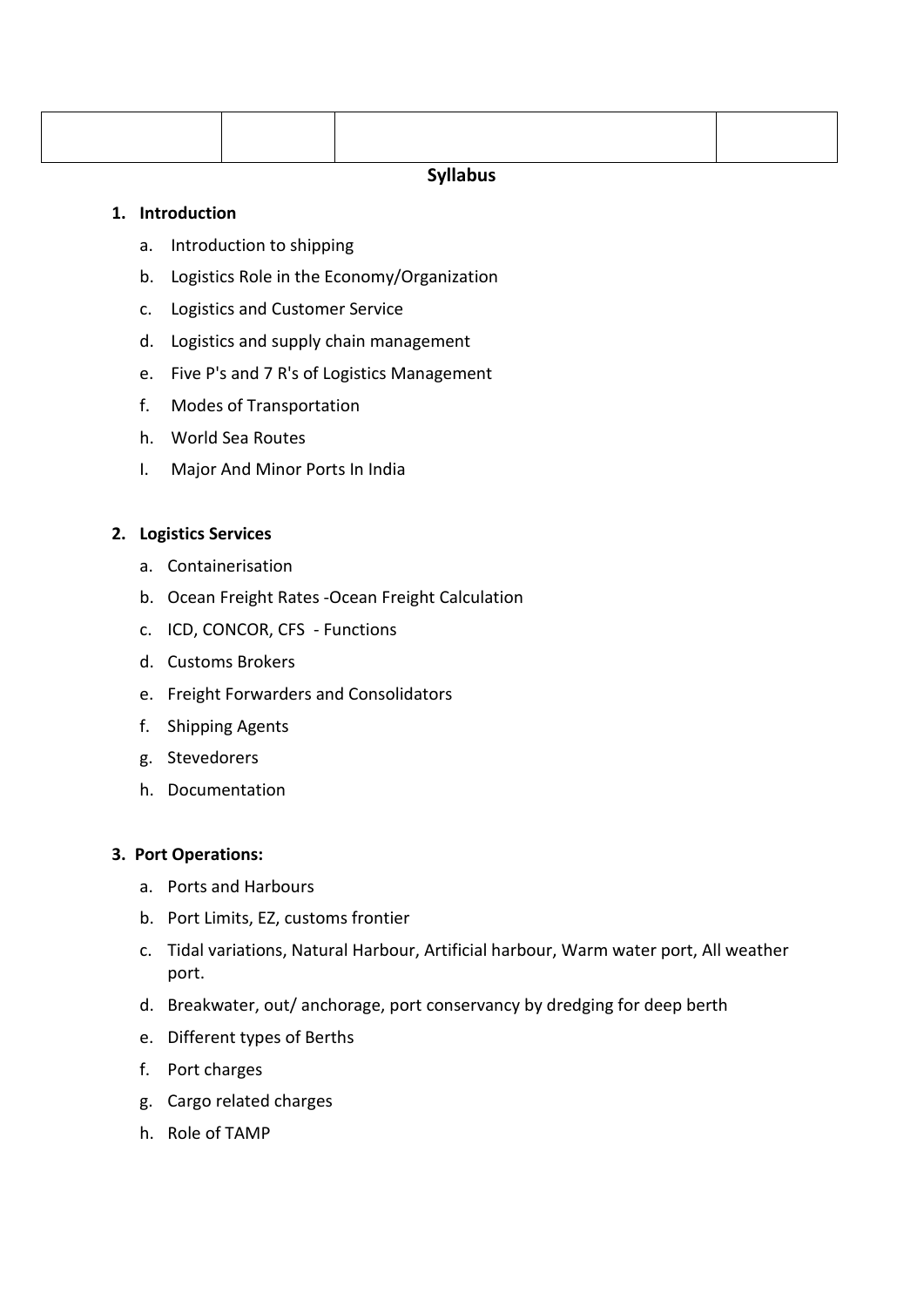# **4. Container Terminals**

- 1. Facilities in a terminals
- 2. Privatisation of terminals
- 3. Import/export cycle of terminal
- 4. Last minute connectivity

# **5. Cargo Work:**

- a. Different types of Cargo
- b. Different types of Packaging
- c. Broken stowage
- d. Angle of Repose and Bulk cargo
- e. Proper and improper storage
- f. Stowage factor and grain/bale capacity
- g. 3. Broken Stowage and its importance
- h. 4. Maintenance trim and balance

#### **6. The Stevedore**

- a. Importance of Stevedore
- b. Knowledge of Stevedore
- c. Coordination of Loading and Discharging
- d. Selecting the right equipment
- e. Right workforce

#### **7. Ship**

- a. Displacement, Standard displacement
- b. DWT, GRT, NRT, Lightship, LOA, BEAM
- c. Cargo Calculation based on stowage factor
- d. Broken stowage
- e. Reason for broken stowage and financial loss

#### **8. Cargo**

- a. Bulk cargo and its nature
- b. Moisture content, maximum moisture limit
- c. Spontaneous combustion of coal cargo and MSDA certification